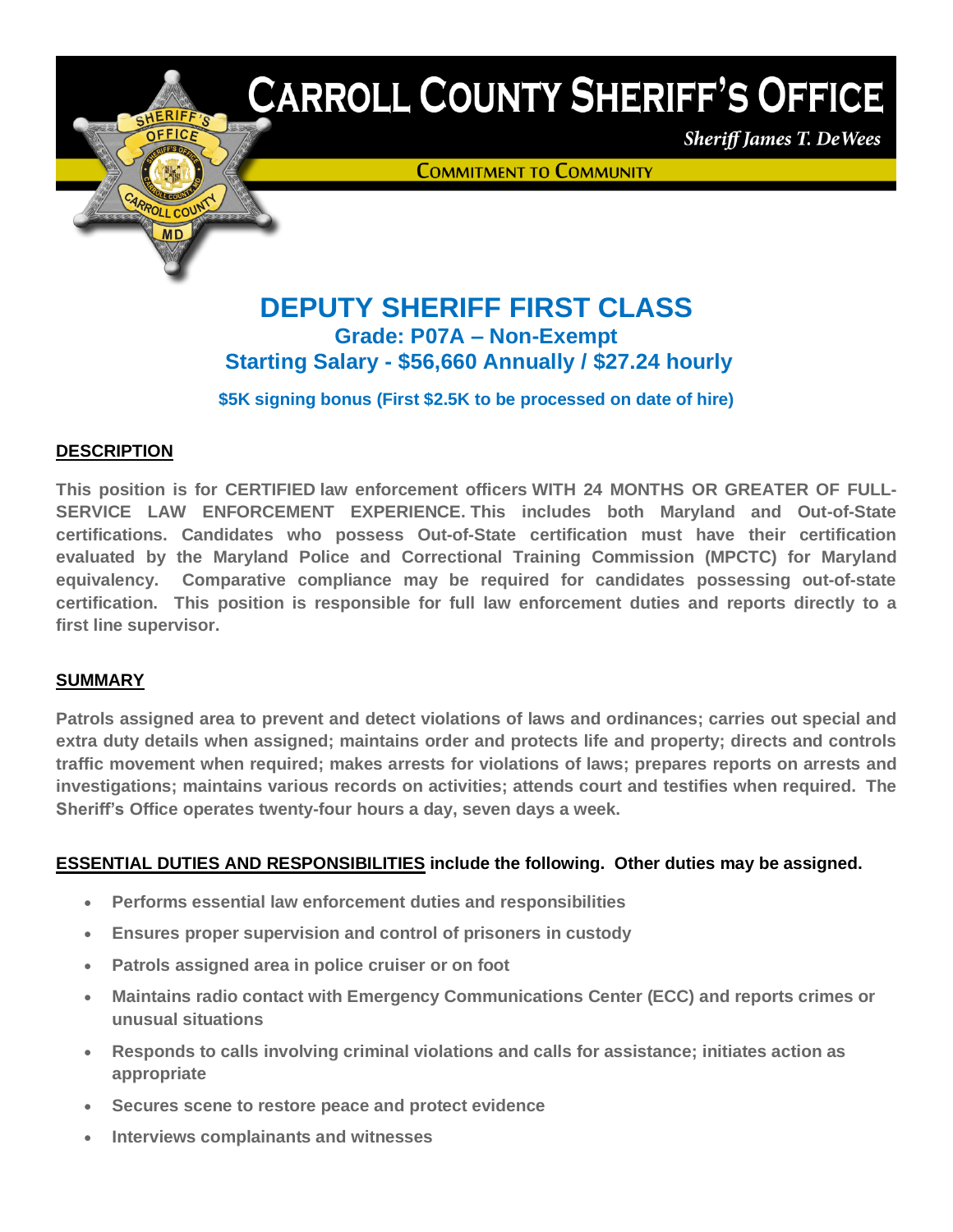- **Conducts thorough follow up investigations until case is closed and/or reassigned**
- **Makes arrests, searches suspects for weapons and evidence and advises suspects of rights**
- **Seizes controlled dangerous substances and stolen property**
- **Transports suspects to police station and/or central booking**
- **Obtains arrest warrants from District Court Commissioner**
- **Fingerprints, photographs, and interrogates suspects**
- **Collects and deposits evidence and/o recovered property in accordance with agency policy and procedures**
- **Writes clear, concise, and complete criminal offense reports and/or search warrants**
- **Testifies in court as needed**
- **Must be a credible witness in court**
- **Responds to calls involving major traffic accidents or other incidents**
- **Renders first aid and requests medical assistance when necessary**
- **Interviews participants and witnesses; draws sketches and takes measurements; issues traffic citations, if appropriate writes accident reports**
- **Gives general assistance to the public (e.g. assists stranded motorists, gives directions to lost travelers, removes hazardous objects from roadway, searches for lost children, etc.)**
- **Issues traffic summonses and warnings, parking tickets and vehicle repair notices**
- **Directs traffic for special events, traffic signal malfunctions, traffic accidents, and other incidents as needed**
- **Serves arrest warrants and summonses issued by the courts**
- **Advises shopkeepers, business executives, and citizens on crime prevention and security measures; gives talks before civic and community groups about police operations**
- **Interacts proactively with the community to address quality of life issues**
- **Maintains vehicle and related equipment in accordance with agency policy to ensure proper working order**
- **Ensures agency issued uniforms and related equipment are properly maintained in accordance with agency policy**
- **Accommodates temporary assignments within the agency, which may include specialized units and/or undercover work**
- **Emulates the Mission, Vision, and Values of the agency at all times**
- **Performs other related duties as assigned**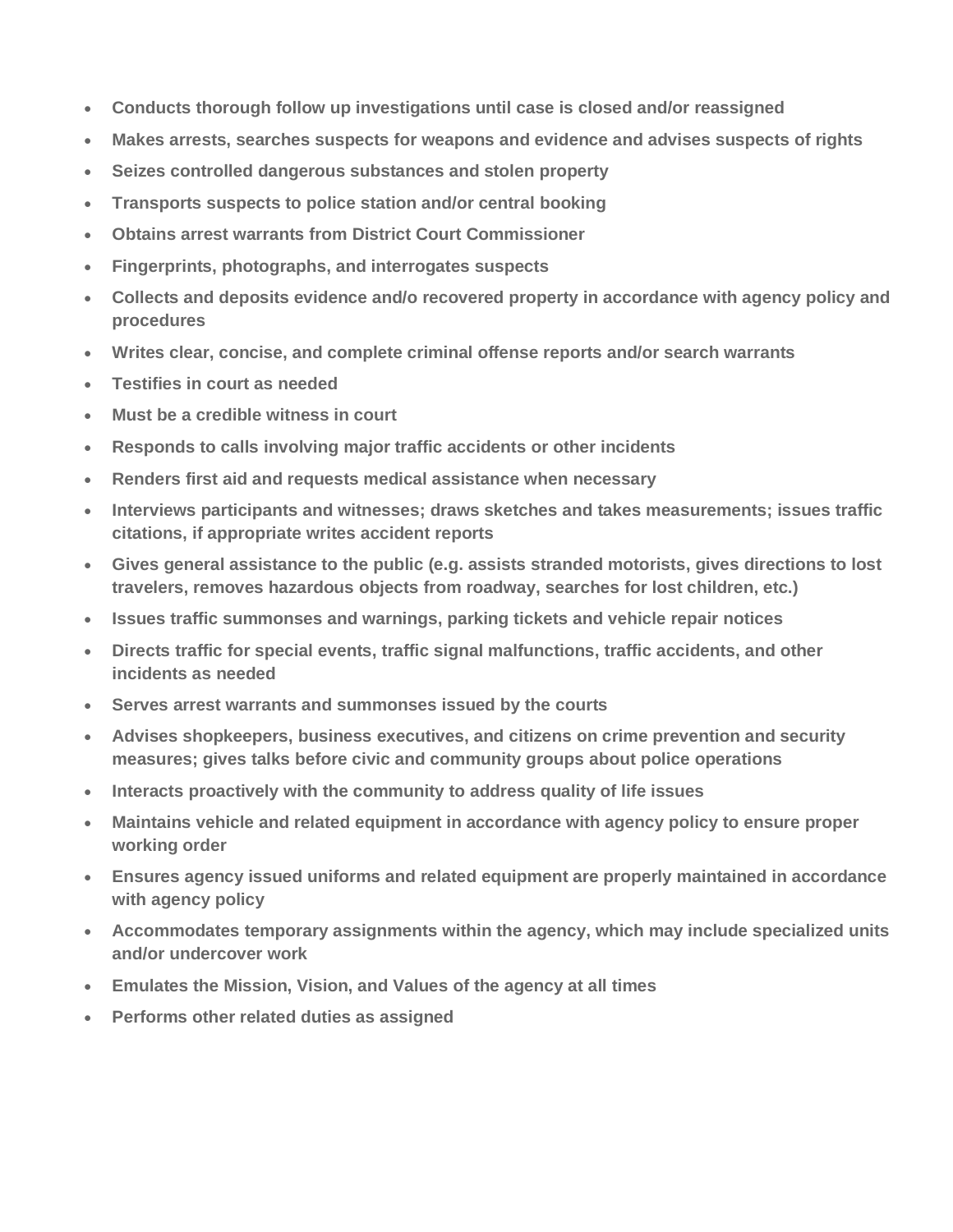#### **QUALIFICATIONS**

**To perform this job successfully, an individual must be able to perform each essential duty satisfactorily. The requirements listed below are representative of the knowledge, skill and/or ability required.**

#### **KNOWLEDGE, SKILLS, AND ABILITIES**

- **Working knowledge of criminal laws, State Motor Vehicle Laws, and county ordinances**
- **Knowledge of modern principles, practices and procedures of police work**
- **Ability to perform all law enforcement duties without restriction and complete all duties and responsibilities as assigned**
- **Working knowledge of first aid methods**
- **Some knowledge of court procedures and the presentation of evidence**
- **Ability to follow oral and written reports on investigations, offenses, violations and accidents**
- **Knowledge of legal powers of police officers**
- **Ability to deal cooperatively, fairly and firmly with the general public**
- **Ability to handle sensitive public contacts, communicating with tact and professionalism**

#### **EDUCATION AND/OR EXPERIENCE**

**High school diploma or general education degree (GED); minimum of twenty-four (24) months of continuous service with a full-service law enforcement agency.**

#### **LANGUAGE SKILLS**

**Ability to read and interpret documents such as safety rules, operating and maintenance instructions and procedure manual. Ability to write routine reports and correspondence.**

#### **MATHEMATICAL SKILLS**

**Ability to add, subtract, multiply, and divide in all units of measure, using whole numbers, common fractions, and decimals. Ability to compute rate, ratio, and percent and to draw and interpret bar graphs.**

#### **REASONING ABILITY**

**Ability to apply principles of logical thinking to a wide range of intellectual and practical problems. Ability to deal with a variety of abstract and concrete variables.**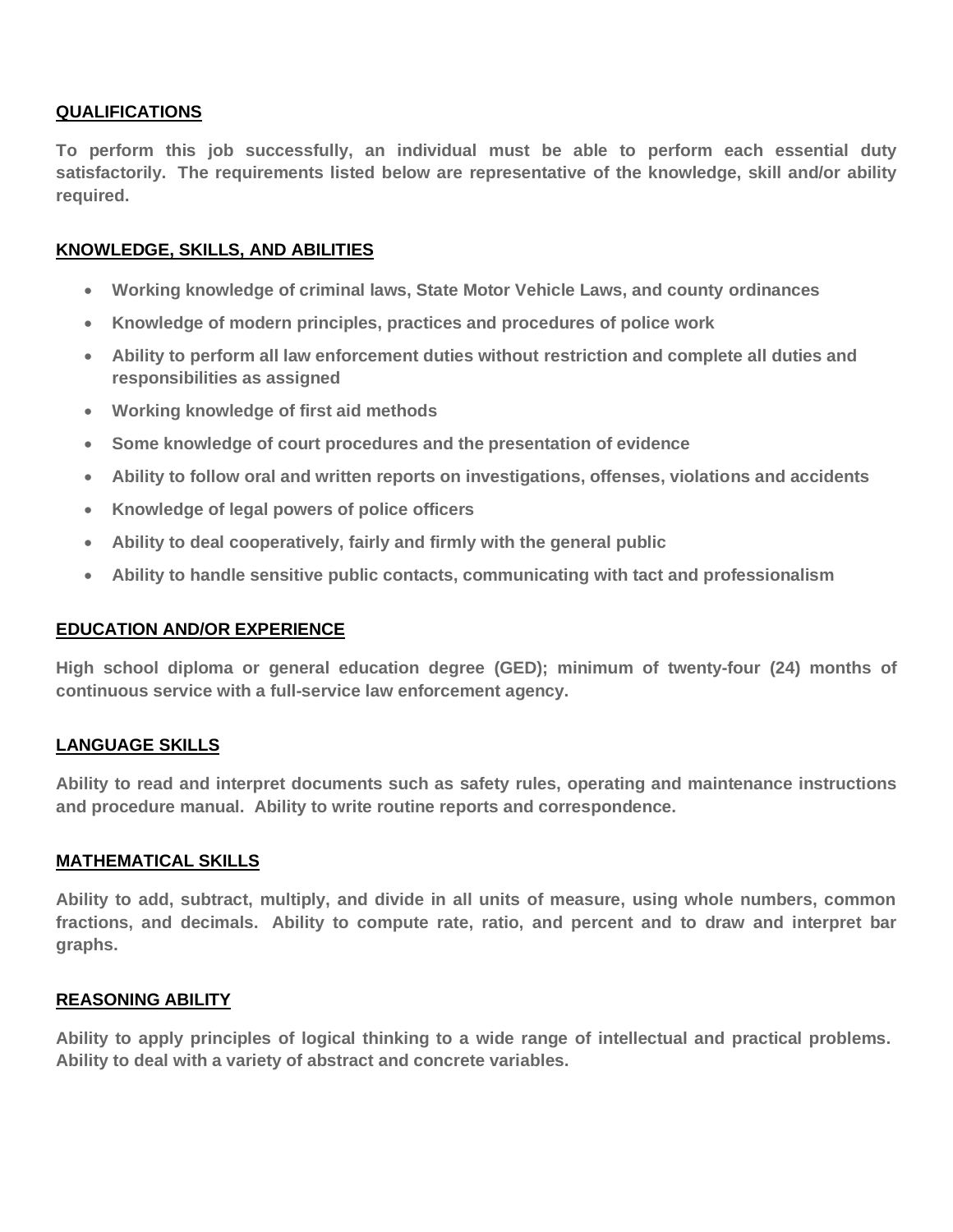## **CERTIFICATES, LICENSES, REGISTRATION**

**Certified as a police officer (If other than Maryland Certification is held, verification of correct position will be completed after receiving an application).**

**Valid Motor Vehicle Operator's License.**

## **PHYSICAL REQUIREMENTS**

**Sound physical conditions, to be determined by physical agility test and medical examination.**

## **CHARACTER REQUIREMENTS**

- **No criminal record; no dishonorable discharge from any law enforcement agency or Armed Forces**
- **Mentally, emotionally, and physically stable**
- **Demonstrates personal integrity and good moral character**
- **Pays attention to detail, is conscientious and demonstrates accountability for their actions**

## **COMPETENCIES**

**To perform the job successfully, an individual should demonstrate the following competencies:**

- **Analytical – synthesizes complex or diverse information; collects and researches data; uses intuition and experience to complement data**
- **Design – generates creative solutions; translates concepts and information into images; uses feedback to modify designs; demonstrates attention to detail**
- **Problem Solving – identifies and resolves problems in a timely manner; gathers and analyzes information skillfully; develops alternative solutions; works well in group problem-solving situations; uses reason even when dealing with emotional topics.**
- **Technical Skills – assesses own strengths and weaknesses; pursues training and development opportunities; strives to continuously build knowledge and skills; shares expertise with others**
- **Customer service – manages difficult or emotional customer situations; responds promptly to customer's needs; solicits customer's feedback to improve service; responds to requests for service and assistance; meets commitments**
- **Interpersonal Skills – focuses on solving conflict, not blaming; maintains confidentiality; listens to others without interrupting; keeps emotions under control; remains open to others' ideas and tries new things**
- **Oral Communication – speaks clearly and persuasively in positive or negative situation; listens and gets clarification; responds well to questions; demonstrates group presentation skills**
- **Written Communication – writes clearly and informatively; edits work for spelling and grammar; varies writing style to meet needs; presents numerical data effectively; able to read and interpret written information**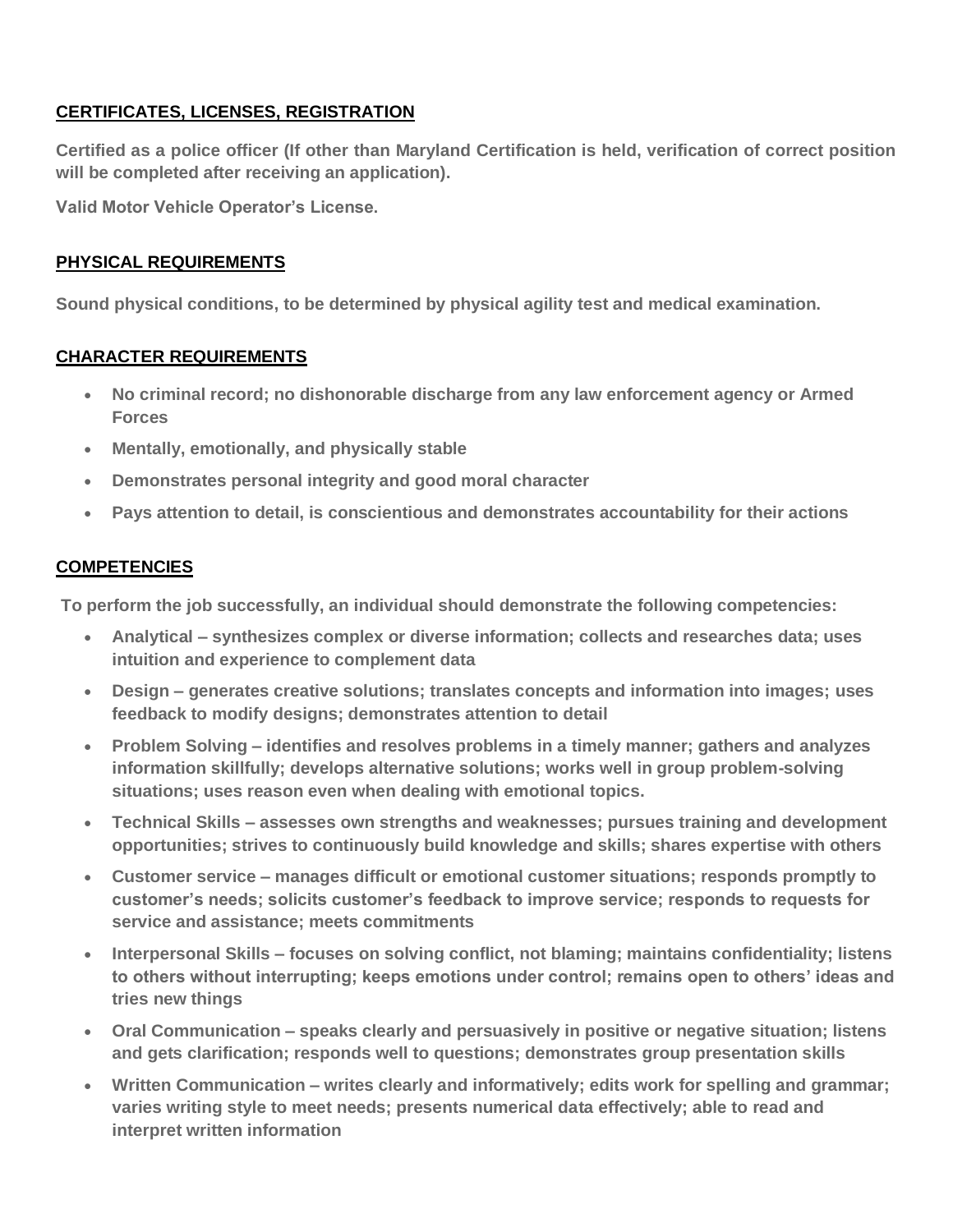- **Teamwork – exhibits objectivity and openness to other's views; gives and welcomes feedback; puts success of team above own interest; supports everyone' efforts to succeed**
- **Visionary Leadership – inspires respect and trust; provides vision and inspiration to peers**
- **Leadership – exhibits confidence in self and others; effectively influences actions and opinions of others; accepts feedback from others**
- **Quality Management – looks for ways to improve and promote quality; demonstrates accuracy and thoroughness**
- **Cost Consciousness – conserves organization's resources**
- **Diversity – shows respect and sensitivity for cultural differences; promotes a harassment-free environment**
- **Ethic – treats people with respect; keeps commitments; inspires the trust of others; works with integrity and ethically; upholds organizational values**
- **Organizational Support – follows policies and procedures; completes administrative task correctly and on time; supports organization's goals and values; supports and respects diversity**
- **Strategic Thinking – understands organization's strengths and weaknesses; adapts strategy to changing conditions**
- **Judgment – displays willingness to make decision; exhibits sound and accurate judgment; supports and explains reasoning for decisions; includes appropriate people in decision-making process; makes timely decisions**
- **Motivation – demonstrates persistence and overcomes obstacles, measures self against standard of excellence**
- **Planning/Organizing – prioritizes and plans work activities; uses time efficiently; sets goals and objectives; develops realistic plans**
- **Professionalism – approaches others in a tactful manner; reacts well under pressure; treats others with respect and consideration regardless of their status or position; accepts responsibility for own actions; follows through on commitments**
- **Quality – demonstrates accuracy and thoroughness; looks for ways to improve and promote quality; applies feedback to improve performance; monitors own work to ensure quality**
- **Quantity – meets productivity standards; completes work in timely manner**
- **Safety & Security – observes safety and security procedures; reports potentially unsafe conditions; uses equipment and material properly**
- **Adaptability – adapts to changes in the work environment; manages competing demands; changes approach or method to best fit the situation; able to deal with frequent change, delays or unexpected events**
- **Attendance/Punctuality – is consistently at work and on time; arrives at meetings and appointments on time**